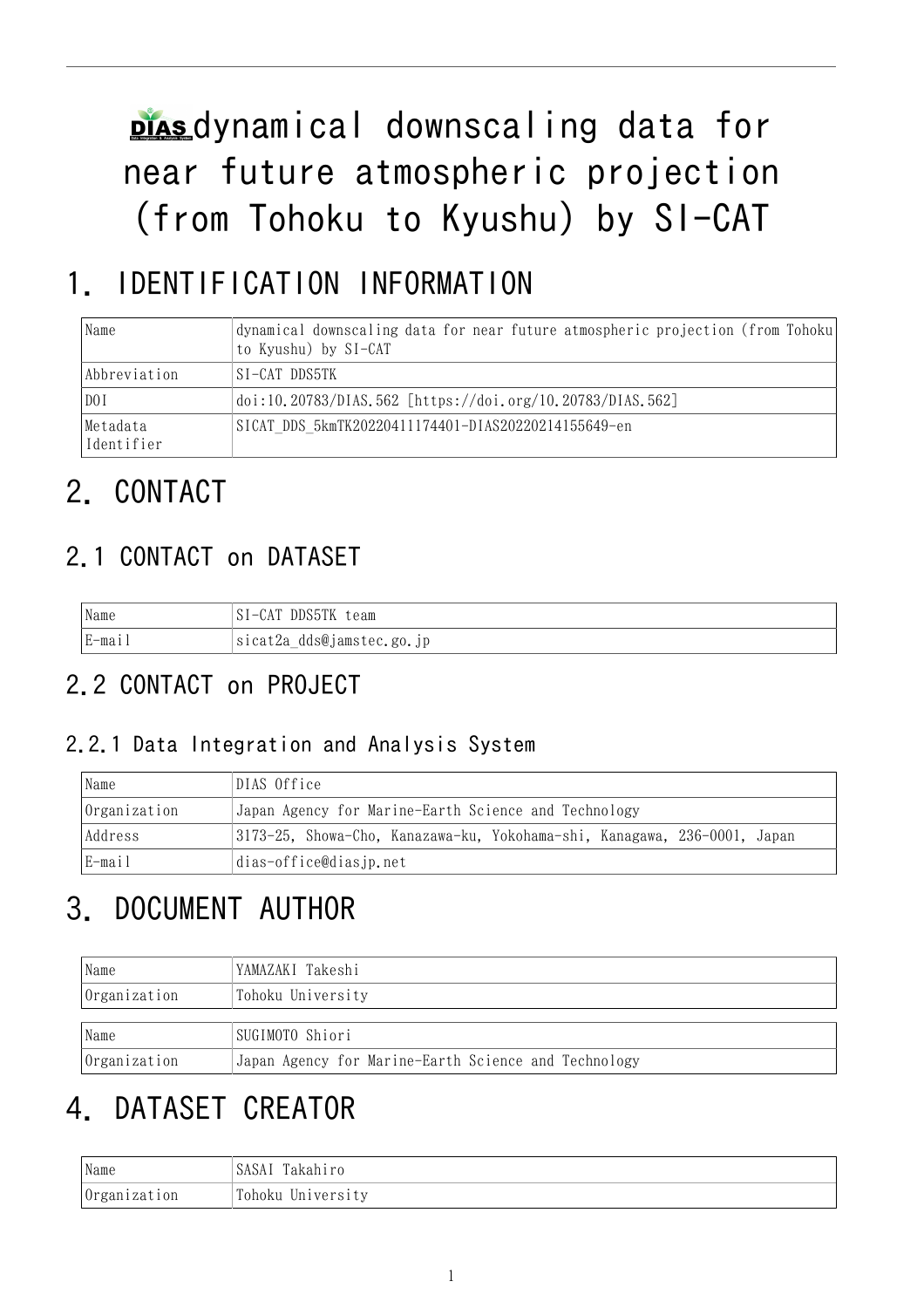| Name                | KAWASE Hiroaki                    |
|---------------------|-----------------------------------|
| <i>Organization</i> | Meteorological Research Institute |

### 5. DATE OF THIS DOCUMENT 2022-04-11

# 6. DATE OF DATASET

creation : 2019-10-01

# 7. DATASET OVERVIEW

### 7.1 Abstract

Downscaling data from d4PDF with 5km regional climate model (JMA/MRI NHRCM)

## 7.2 Topic Category(ISO19139)

climatologyMeteorologyAtmosphere

## 7.3 Temporal Extent

| Begin Date                  | 1980-08-01 |
|-----------------------------|------------|
| End Date                    | 2011–08–30 |
| Temporal<br>Characteristics | Hourly     |

## 7.4 Geographic Bounding Box

| North<br>latitude      | bound $ 46$ . |      |
|------------------------|---------------|------|
| West<br>longitude      | bound $123.$  |      |
| Eastbound<br>longitude |               | 147. |
| South<br>latitude      | bound $ 23$ . |      |

## 7.5 Grid

| Dimension Name | Dimension Size Resolution Unit<br>(slice number of)<br>the dimension) |                   |
|----------------|-----------------------------------------------------------------------|-------------------|
| row            | 321                                                                   | (km)<br>5 (       |
| column         | 301                                                                   | $5$ (km)          |
| vertical       | 5.                                                                    | $ 25 - 300$ (hPa) |
| time           | 271560                                                                | (hour)            |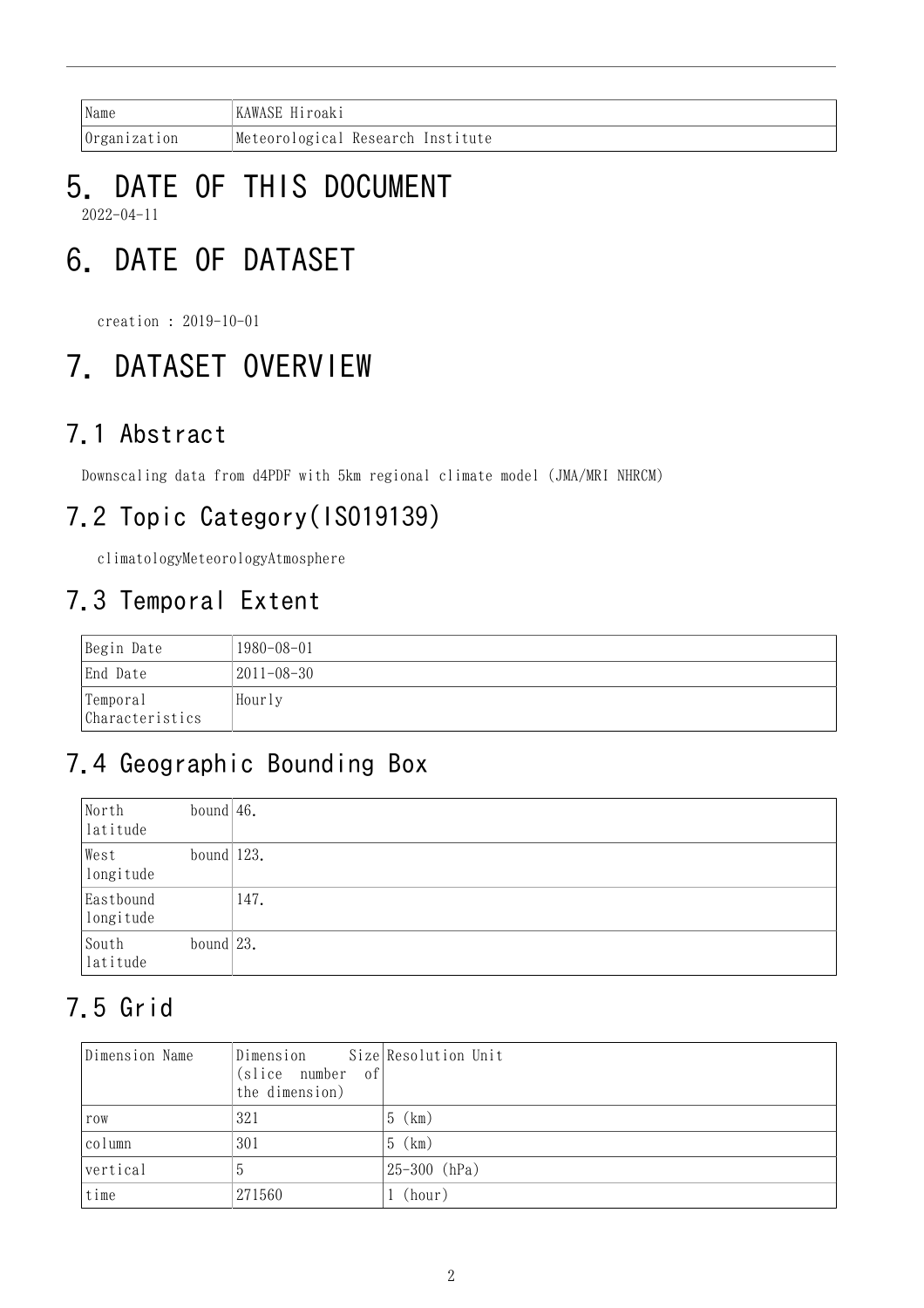## 7.6 Geographic Description

### 7.7 Keywords

### 7.7.1 Keywords on Dataset

| Keyword Type | Keyword                                                                                                                              | Keyword thesaurus <br>Name |
|--------------|--------------------------------------------------------------------------------------------------------------------------------------|----------------------------|
| theme        | Atmosphere > Atmospheric Temperature > Surface Air GCMD science<br>Temperature, Atmosphere > Precipitation > Precipitation<br>Amount |                            |

### 7.7.2 Keywords on Project

#### 7.7.2.1 Data Integration and Analysis System

| Keyword Type | Keyword                                       | Keyword <br>thesaurus<br>Name |
|--------------|-----------------------------------------------|-------------------------------|
| theme        | $DIAS$ > Data Integration and Analysis System | No Dictionary                 |

### 7.8 Online Resource

d4PDF home page (Japanese) : <https://www.miroc-gcm.jp/~pub/d4PDF/>

d4PDF home page (English) : [https://www.miroc-gcm.jp/~pub/d4PDF/index\\_en.html](https://www.miroc-gcm.jp/~pub/d4PDF/index_en.html)

file download : <https://data.diasjp.net/dl/storages/filelist/dataset:562>

FAQ (Japanese only) : [https://data.diasjp.net/dl/storages/file/](https://data.diasjp.net/dl/storages/file/L1NJQ0FUX0REU181a21USy9TSUNBVF9ERFNfNWttVEtfRkFRXzIwMjIwMzIzLnBkZg==) [L1NJQ0FUX0REU181a21USy9TSUNBVF9ERFNfNWttVEtfRkFRXzIwMjIwMzIzLnBkZg==](https://data.diasjp.net/dl/storages/file/L1NJQ0FUX0REU181a21USy9TSUNBVF9ERFNfNWttVEtfRkFRXzIwMjIwMzIzLnBkZg==)

outline (Japanese only) : [https://data.diasjp.net/dl/storages/file/](https://data.diasjp.net/dl/storages/file/L1NJQ0FUX0REU181a21USy9TSUNBVF9ERFNfNWttVEtfb3V0bGluZV8yMDIwMDIyOC5wZGY=) [L1NJQ0FUX0REU181a21USy9TSUNBVF9ERFNfNWttVEtfb3V0bGluZV8yMDIwMDIyOC5wZGY=](https://data.diasjp.net/dl/storages/file/L1NJQ0FUX0REU181a21USy9TSUNBVF9ERFNfNWttVEtfb3V0bGluZV8yMDIwMDIyOC5wZGY=)

### 7.9 Data Environmental Information

### 7.10 Distribution Information

| name | version | $\mathbf{a}$<br>cation<br>$1$ Spec $1$ |
|------|---------|----------------------------------------|
|------|---------|----------------------------------------|

## 8. DATA PROCESSING

## 9. DATA REMARKS

## 10. DATA POLICY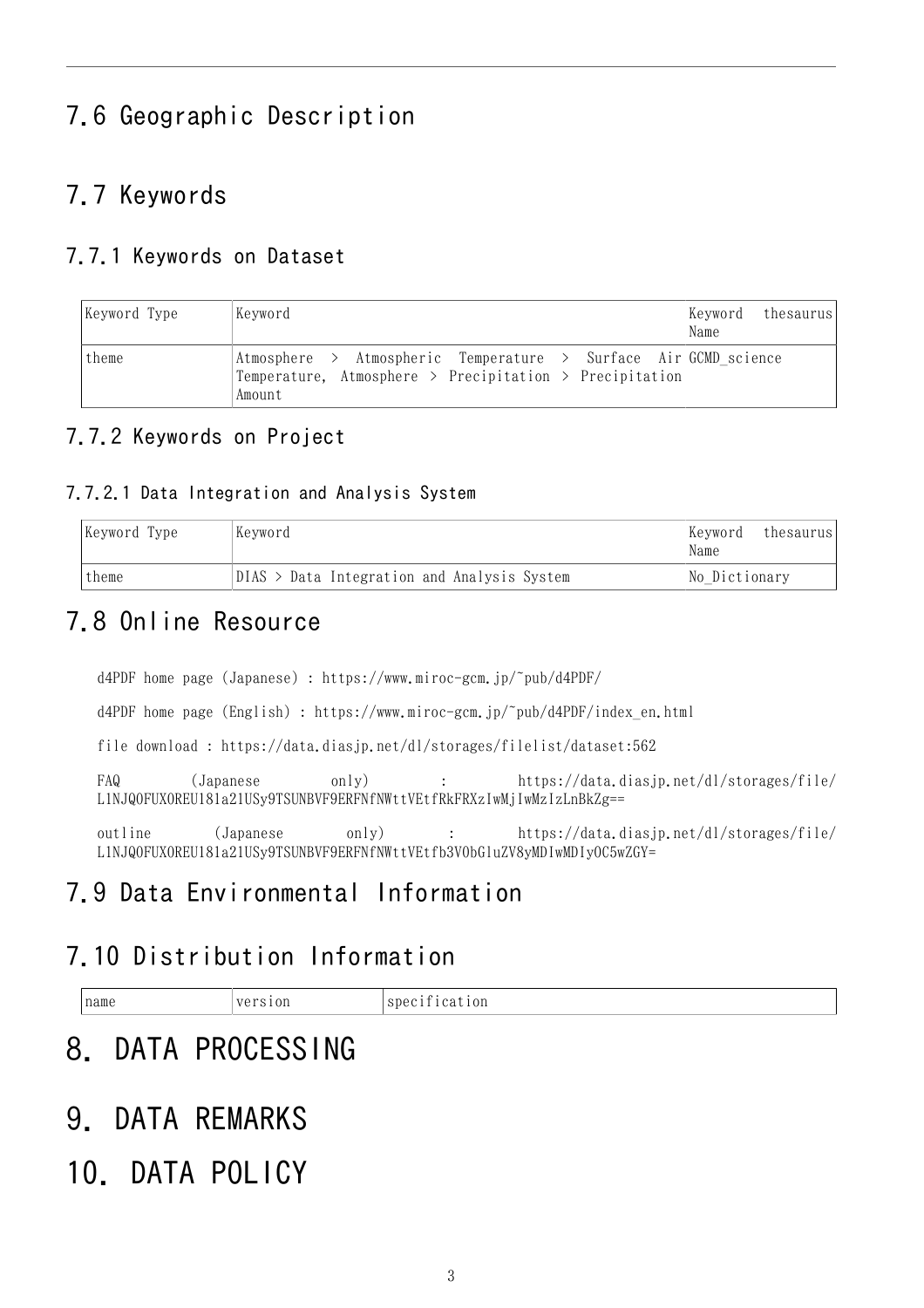### 10.1 Data Policy by the Data Provider

Purpose of use

There are no restrictions. The contents are subject to change without any prior notice. SI-CAT DDS5TK team is not liable for any losses or any damage when the dataset is used.

Redistribution

Users shall not redistribute the content of the data set to third parties.

Acknowledgements

Please describe after the following example.

This study utilized the dynamical downscaling data, which are produced from d4PDF using the Earth Simulator, by the Social Implementation Program on Climate Change Adaptation Technology (SI-CAT) sponsored by the Ministry of Education, Culture, Sports, Science and Technology (MEXT).

Citation

Please cite Sasai et al. (2019) as the paper describing DDS5TK.

Sasai et al. (2019) [https://doi.org/ 10.1029/2019JD030781]

There are the following related papers, please cite them if necessary.

Kawase et al. (2018) [https://doi.org/10.2151/jmsj.2018-022] Describing historical and +4K DDS5TK

Sugimoto et al. (2018) [https://doi.org/10.2151/sola.2018-008] Describing DDS5TK for JRA55 input

Ito et al. (2018) [https://doi.org/10.2151/jmsj.2018-053] Describing modified urban model (SPUC) that is used in DDS5TK

Yamazaki et al. (2019): The outline of 5km-grid dynamical downscaling dataset, SI-CAT DDS5TK. Simulation, 38(3), 145-149. (in Japanese). Outline describing in Japanese

Please cite the following papers about d4PDF as far as possible. When you use +4K, Mizuta et al. (2017) [https://doi.org/10.1175/BAMS-D-16-0099.1]. When you use +2K, Fujita et al. (2018) [https:// doi.org/10.1029/2018GL079885].

Coauthorship

We don't require the SI-CAT DDS5TK team members as coauthor when the user publishes the result. unless the team members deeply contribute the user's work.

Notification of data use

If you will notify the user name, affiliation, and theme of user's work to sicat2a\_dds@jamstec.go.jp in advance, the SI-CAT DDS5TK team can provide error information etc. We recommend send the copy of your paper or report with use of the dataset to the e-mail address.

### 10.2 Data Policy by the Project

#### 10.2.1 Data Integration and Analysis System

If data provider does not have data policy, DIAS Terms of Service (https://diasjp.net/en/policy/) and DIAS Privacy Policy (https://diasjp.net/en/privacypolicy/) apply.